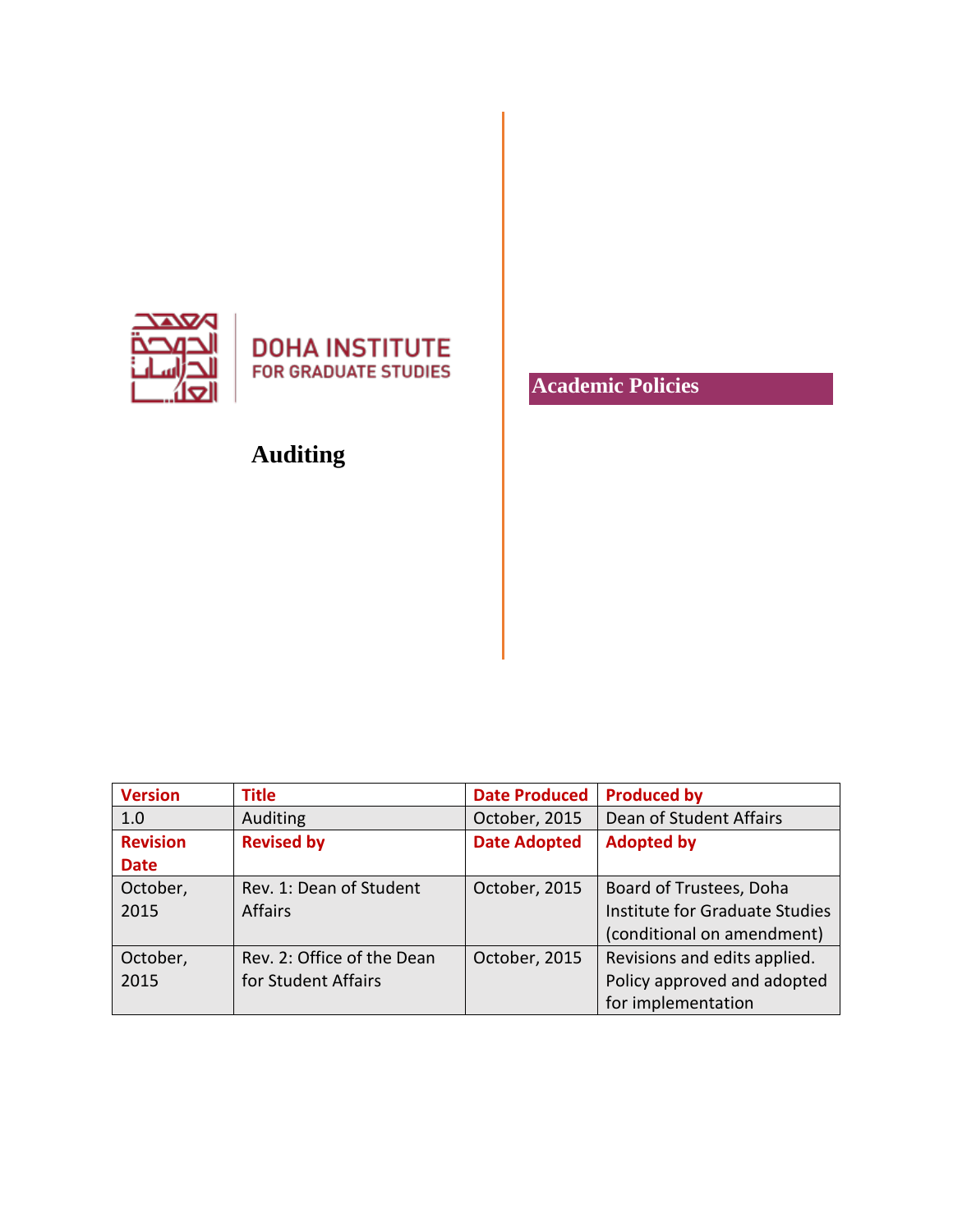### **Contents**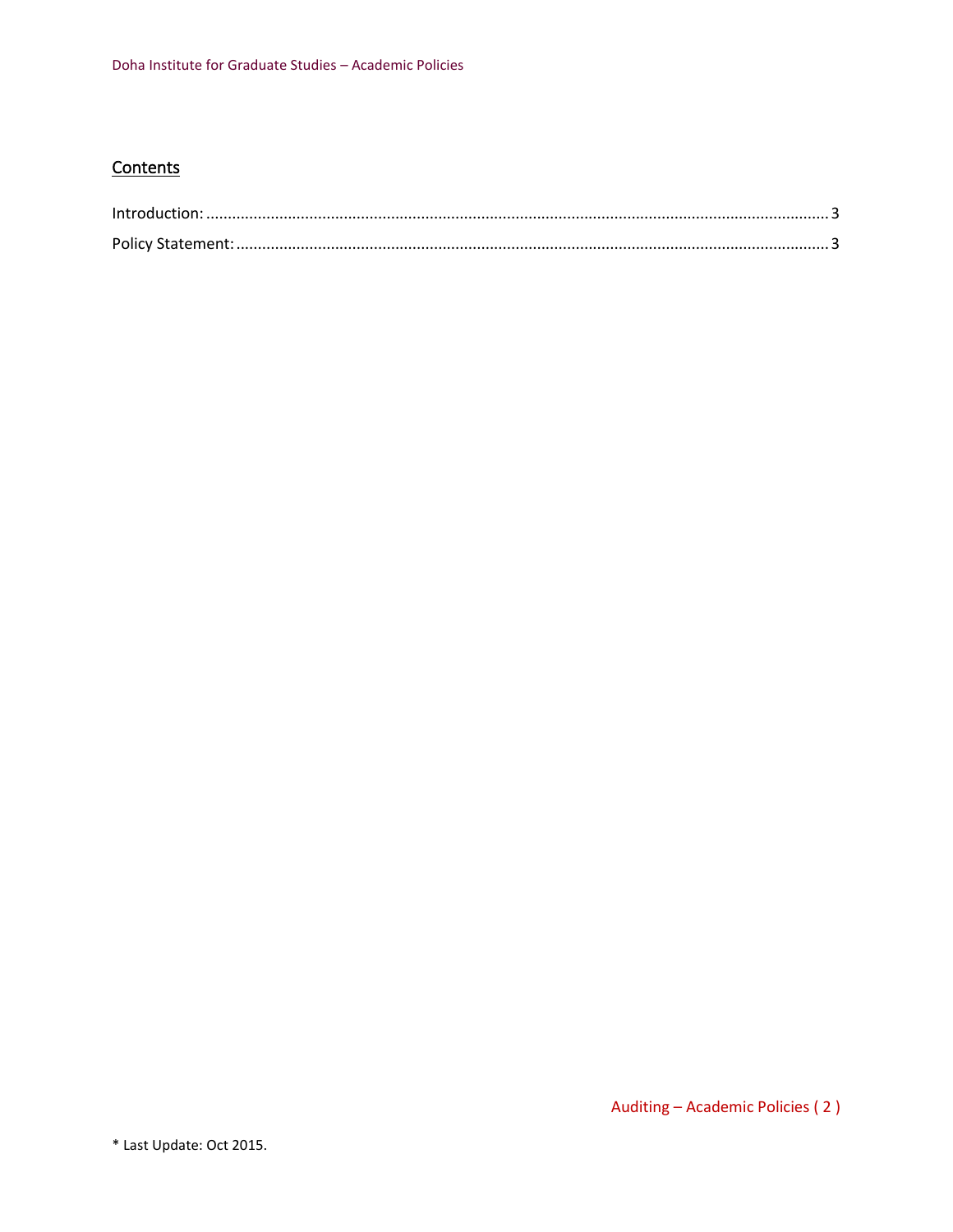#### <span id="page-2-0"></span>Introduction:

In line with its mission statement, fostering an intellectual environment while encouraging an inter-disciplinary approach to teaching and learning, DI encourages the auditing of courses among its own students and employees, as well as the wider community. Auditing allows students and other eligible individuals to attend a course without receiving credit and under no obligation of preparation, recitation, or examination.

### <span id="page-2-1"></span>Policy Statement:

- 1. The process of considering applications to audit a course and approving or rejecting them is the responsibility of the Department of the Enrollment and Student Affairs, based on the decision of the course instructor in consultation with the head of program.
- 2. With approval the following may audit courses:
	- a. All enrolled degree students;
	- b. Faculty and full-time staff, who are also in need of additional approval from their direct supervisor to be able to audit a course;
	- c. Non-degree students who are registered in individual course or continuing and executive education programs;
	- d. Individuals from outside the DI who also need special approval from the respective Dean.

Auditing will have no financial implications for enrolled students, faculty and staff as in (a) and (b) above, whereas auditing course by non-degree students (c) and individuals from outside DI (d) will be subject to applicable tuition and registration fees.

- 3. Participation of auditors in classroom discussion and other in-class activities is at the discretion of the instructor.
- 4. Priority in class registration is always given to enrolled DI students registering the class.
- 5. The deadline to apply to audit a course is the last day to register or add a class for that term as indicated in the academic calendar.
- 6. The DI class "attendance policy" also applies for the audit of courses. The instructor may [administratively drop](http://catalog.arizona.edu/2011-12/policies/classatten.htm) the auditor for nonattendance or for other justified reasons with the approval of the head of program.
- 7. For students, audited courses are considered part of the student's course load which may not exceed the maximum limits. Audited courses will not count for any credit in the student's study plan however they will be recorded in student transcript and the records